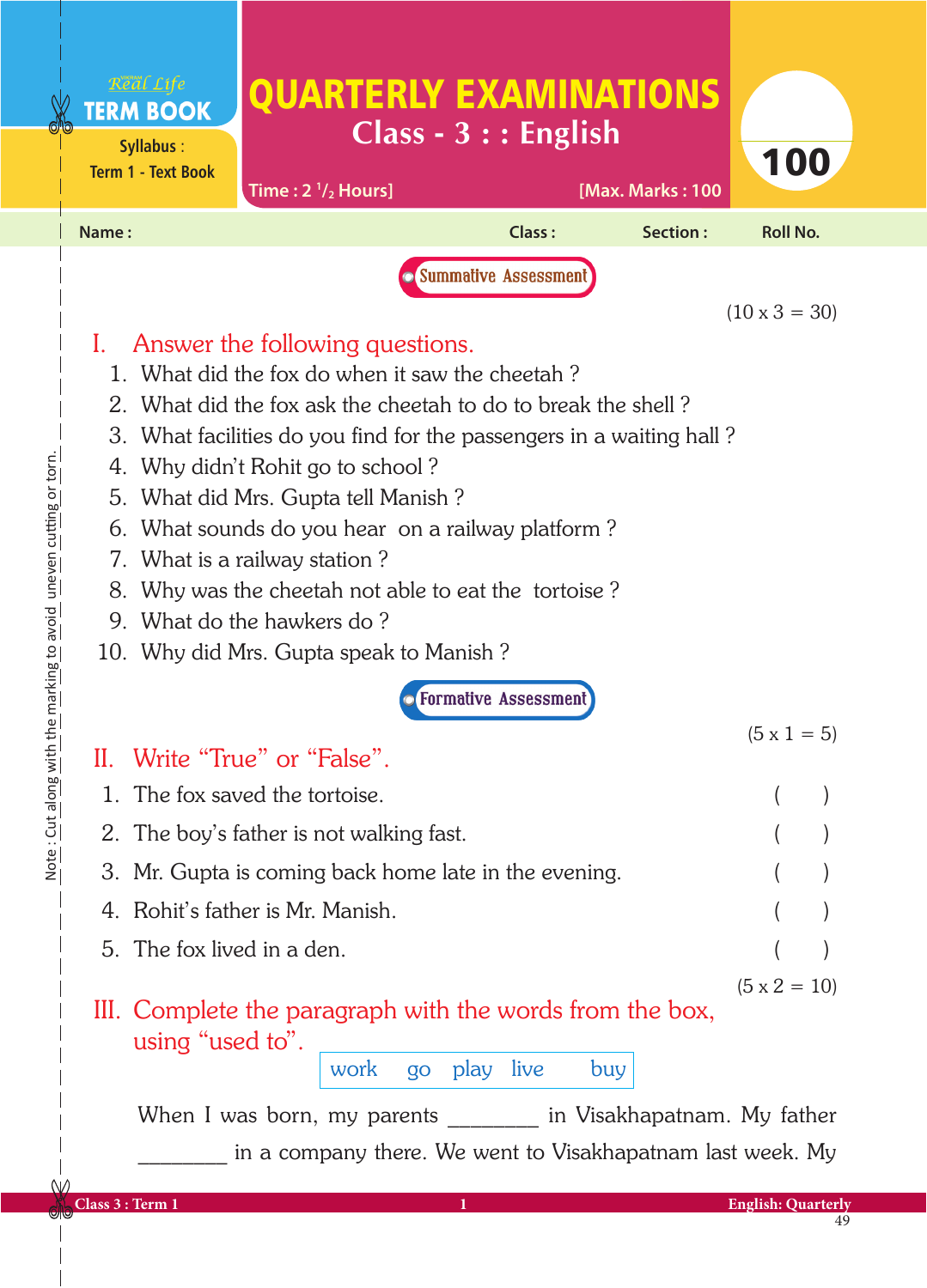|                   |  |                                                | father showed me where he _________________ vegetables everyday. My mother |
|-------------------|--|------------------------------------------------|----------------------------------------------------------------------------|
|                   |  |                                                | took me to the house of a boy with whom I _______________ to school. We    |
|                   |  |                                                | also went to the beach where I _______________ on the sands of the beach.  |
|                   |  |                                                | $(5 \times 1 = 5)$                                                         |
|                   |  | IV. Match the following with their meanings.   |                                                                            |
| A                 |  | B                                              |                                                                            |
| 1. follow         |  | $( )$ a) break                                 |                                                                            |
| 2. chat           |  | ( ) b) reach                                   |                                                                            |
| 3. crack          |  | $($ $)$ $)$ leave                              |                                                                            |
| 4. arrive         |  | $($ $)$ d) talk                                |                                                                            |
| 5. depart         |  | ( ) e) go after                                | $(5 \times 1 = 5)$                                                         |
|                   |  | V. Write the oppisites of the following words. |                                                                            |
|                   |  |                                                |                                                                            |
|                   |  |                                                |                                                                            |
|                   |  |                                                |                                                                            |
|                   |  |                                                |                                                                            |
| 4. Thick $\times$ |  |                                                |                                                                            |
| 5. Walk $\times$  |  |                                                |                                                                            |
|                   |  |                                                | $(5 \times 1 = 5)$                                                         |
|                   |  |                                                | VI. Correct the following words and write them in spaces provided.         |
| 1. passangers     |  |                                                |                                                                            |
| 2. teacher        |  |                                                |                                                                            |
| 3. gardaner       |  |                                                |                                                                            |
| 4. anouncement    |  |                                                |                                                                            |
| 5. pictares       |  |                                                |                                                                            |
| Class 3 : Term 1  |  | $\overline{2}$                                 | <b>English: Quarterly</b>                                                  |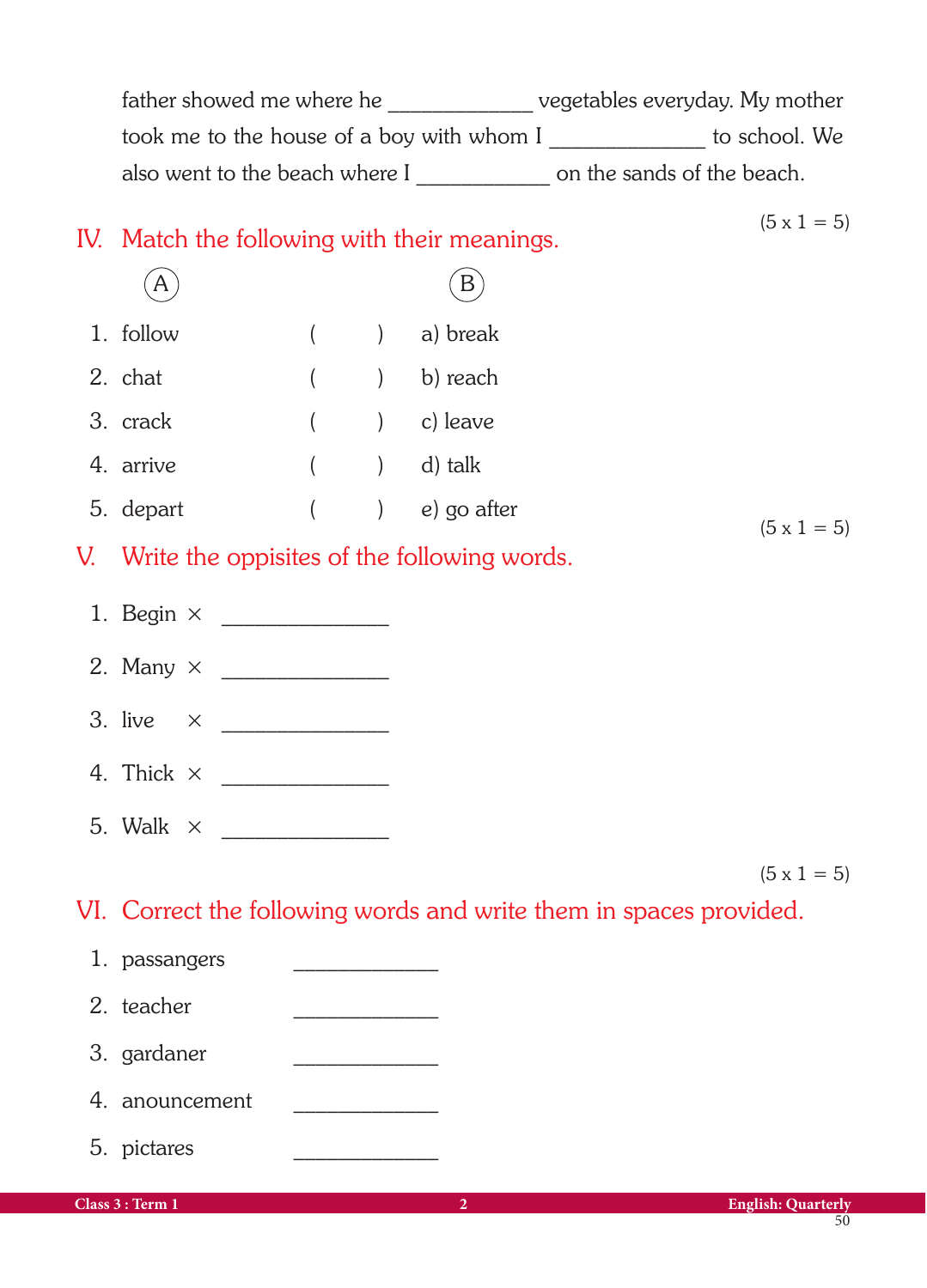$(10 \times 1 = 10)$ 

 $\frac{1}{200}$  VII. Fill in the blanks with appropriate letters.

| 1. $C_l$ <sub>m</sub> nd r                                                                                                                         | 6. $D_{f}$ ff $_{r}$ $_{r}$ $_{r}$ $_{r}$ $_{r}$ $_{r}$ t                                                             |  |  |  |  |
|----------------------------------------------------------------------------------------------------------------------------------------------------|-----------------------------------------------------------------------------------------------------------------------|--|--|--|--|
| 2. R $_{\rm m}$ m $_{\rm m}$ mb $_{\rm m}$ r                                                                                                       | 7. M _ n _ t _ s                                                                                                      |  |  |  |  |
| 3. H $_{\rm sp_{1}t_{1}}$ l                                                                                                                        | 8. Im $\_$ ed $\_$ at $\_$ y                                                                                          |  |  |  |  |
| 4. $P_{\text{at}}$ = ct _ r                                                                                                                        | 9. $S_{r} = g_{r} = le$                                                                                               |  |  |  |  |
| 5. Af $_{\rm{er}}$ $_{\rm{eq}}$ $\infty$ $_{\rm{eq}}$                                                                                              | 10. L gg ge                                                                                                           |  |  |  |  |
| $(5 \times 1 = 5)$<br>VIII. Fill in the blanks given below using 'see' or 'hear'.<br>1. It's time for lunch break. I ______ the bell of my school. |                                                                                                                       |  |  |  |  |
|                                                                                                                                                    | 2. I am standing in front of a cinema hall. I __________ the people coming out                                        |  |  |  |  |
| of the cinema hall.                                                                                                                                |                                                                                                                       |  |  |  |  |
|                                                                                                                                                    | 3. I am waiting near a bus stop. I _____________ the sounds of different vehicles.                                    |  |  |  |  |
|                                                                                                                                                    | 4. I am waiting at the bus stop. I _____________ people getting down the bus.                                         |  |  |  |  |
| 5. I am in a bus station. I ________________ drivers blowing horns.                                                                                |                                                                                                                       |  |  |  |  |
| IX. Complete the following definitions.                                                                                                            | $(5 \times 1 = 5)$                                                                                                    |  |  |  |  |
| 1. An airport is a place where                                                                                                                     | <u> 1980 - Johann John Stone, mars eta biztanleria (</u>                                                              |  |  |  |  |
| 2. A bus station is a place where                                                                                                                  |                                                                                                                       |  |  |  |  |
| 3. A hospital is a place where                                                                                                                     | <u> 2000 - Jan James James James James James James James James James James James James James James James James Ja</u> |  |  |  |  |
| 4. A restaurant is a place where                                                                                                                   |                                                                                                                       |  |  |  |  |
| 5. A post office is a place where                                                                                                                  |                                                                                                                       |  |  |  |  |

 $\mathsf{N}$